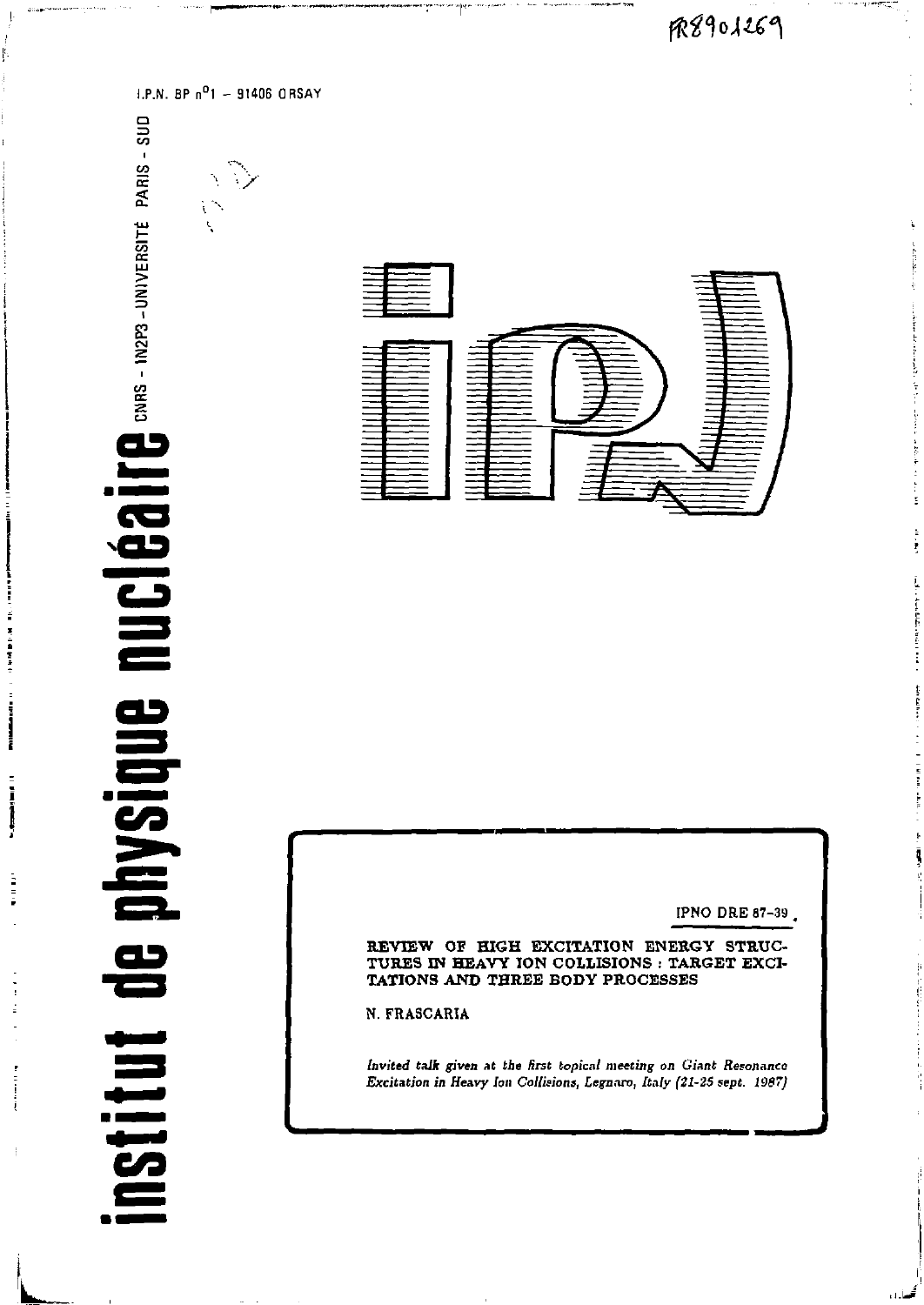## **REVIEW OF HIGH EXCITATION ENERGY STRUCTURES IN HEAVY ION COLLISIONS : TARGET EXCITATIONS AND THREE BODY PROCESSES**

### **N. Frascaria**

**Institut de Physique Nucléaire, BP 1, 91406 ORSAY CEDEX (France)** 

#### **Abstract**

**A review of experimental results on high excitation energy structures in heavy ion inelastic scattering is presented. The contribution to the spectra of the pick-up break-up mechanism is discussed in the light of the data obtained with light heavy ion projectiles. Recent results obtained with** *^Ar* **beams at various energies will show that target excitations contribute strongly to the measured cross section.** 

### **1. INTRODUCTION**

**The excitation of collective modes is expected to play important roles in many aspects of the dynamics of nucleus-nucleus collisions. The most direct evidence for the excitations of such states should come from the study of inelastic scattering. Ten years ago, first evidence for the presence of structures at high excitation energy in the inelastic channel from some heavy ion reactions was reported. However due to the complexity of heavy ion reaction mechanisms it was not straightforward to interpret these structures since they could be due not only to nuclear excitations but also to many body processes such as pick-up break-up reactions. In the last few years a large amount of theoretical and experimental work has allowed us to progress towards a deeper understanding of these inelastic spectra.** 

**This paper shall be devoted to a review of the most recent experimental results. In parts 2 and 3 the results obtained at low incident energy and the first results obtained at GANIL at intermediate energy will be reviewed in order to show the presence of physical structures in the high excitation energy region. In the two following parts I will present experiments with "light" heavy ion projectiles in which effects of three body processes can be observed and will be discussed. In the last part, preliminary results obtained at GANIL with the SPEG spectrograph will show that the use of a heavy beam such as**  *<sup>m</sup>Ar* **allows the observation of structures due to target excitations superimposed on the three body continuum.** 

**L 1 J**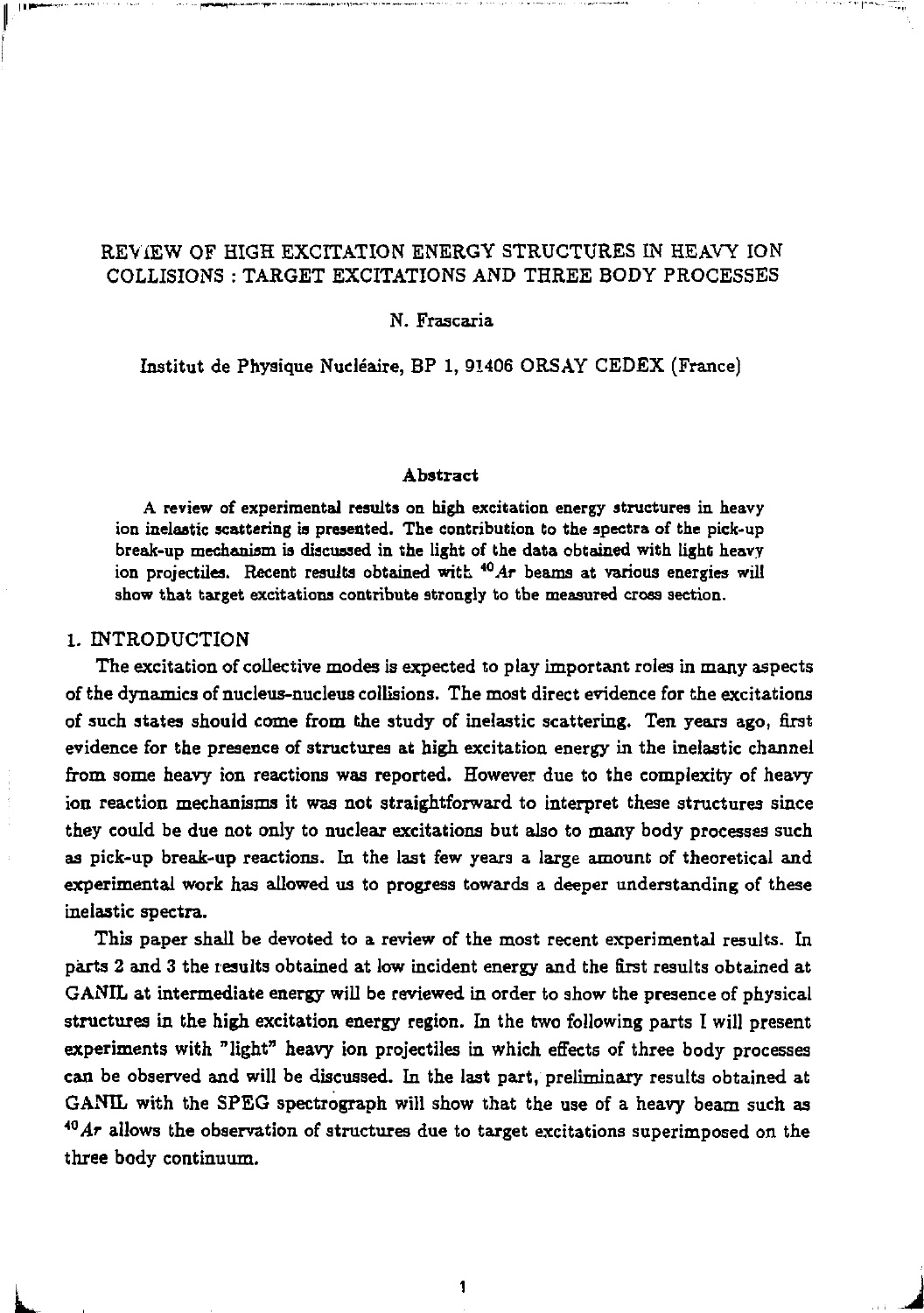# **2. EXPERIMENTAL OBSERVATIONS AT LOW INCIDENT ENERGY**

**An important amount of work has been done at low incident energies from 4 MeV/n**  to 11 MeV/n <sup>1–6</sup> :the study of symmetric systems followed by the study of very asymmet**ric systems, inclusive experiments and coincidence experiments. These results are now published 1,2, s and I would like just to review the main characteristics of the structures. At these low incident energies :** 

**. the structures are observed in the inelastic and few nucléon transfer channels for angles near or slightly before the grazing angle.** 

**. their positions are independent of angle.** 

**. their width increases with excitation energy.** 

. the structures at low excitation energy  $(E_x \leq 40 \text{ MeV})$  are peaked at the grazing while the ones at  $E_z \geq 40$  MeV are more forward peaked.

. In the  ${}^{40}Ca + {}^{40}Ca$  reaction studied at 4, 7 and 10 MeV/n, the positions of the **bumps are independent of incident energy in the energetically allowed excitation energy range.** 

**All these experimental features suggest that the structures corresponding to well defined excitation energies are excited mainly through a direct process and that we are dealing with an excitation of the target nucleus. However the data concerning these structures were restricted to a limited number of systems and bombarding energies and more systematic studies were necessary to resolve several questions concerning their nature.** 

## **3. FIRST EXPERIMENTAL RESULTS WITH AN** *Ar* **BEAM AT INTERMEDIATE ENERGY**

**From DWBA calculations gie:: ' resonance cross sections from heavy ion inelastic scattering are expected to be considerably enhanced at high incident energy. If the high energy structures can be related to collective excitations one way to get a deeper insight into their excitation mechanism is to perform experiments at higher incident energies. The giant resonances are known to be a general property of nuclei. Thus a better knowledge of the evolution of these structures with mass number is required. Therefore we have performed experiments at GANIL at intermediate energy.** 



**Fig 40, 90, 1. Inelastic** *""Ar \* ""Zz* **spectra obtained at 3 different angles presented in a linear scale with 1 XeV/channel-binning.**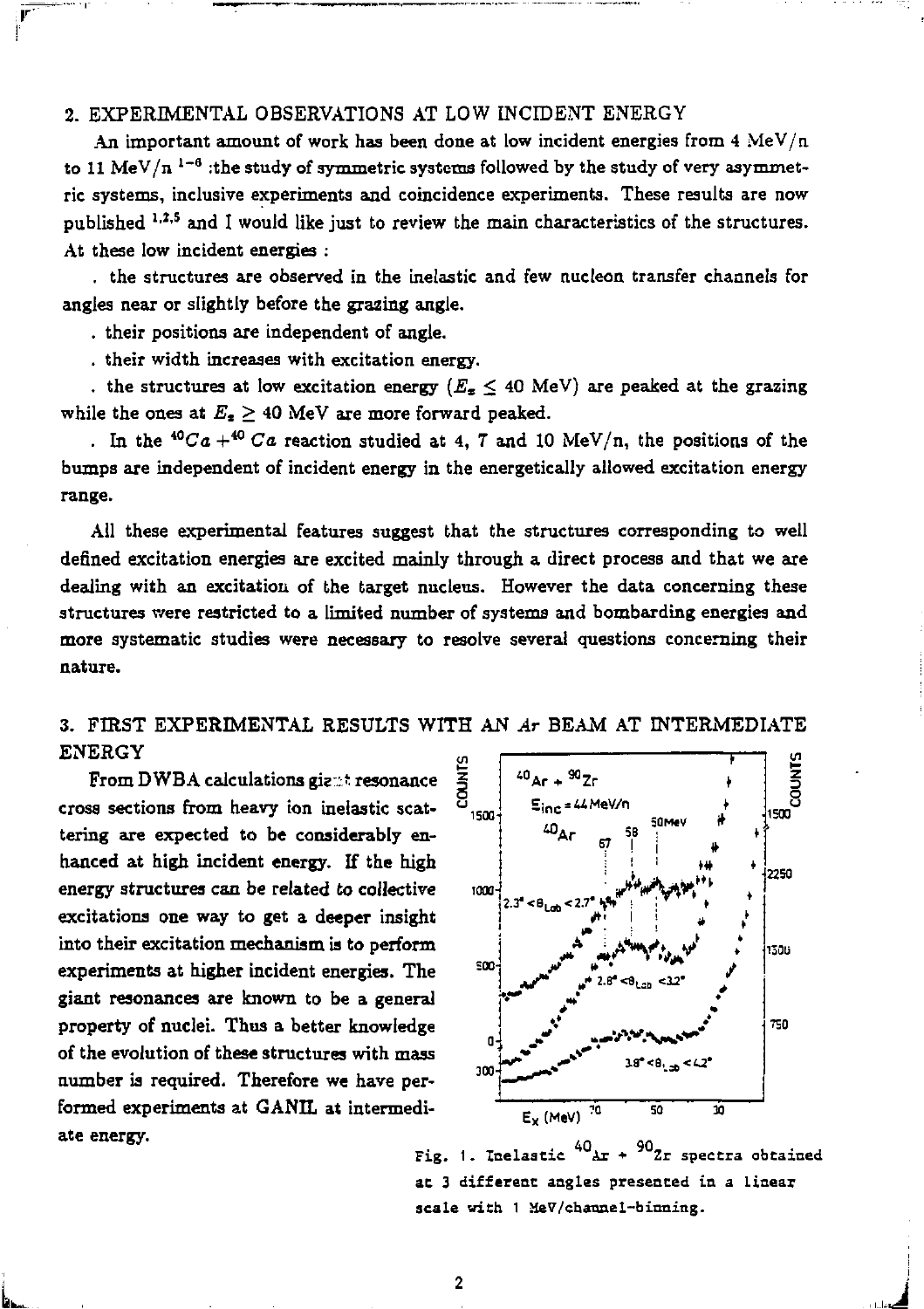A first step was the study of the  $^{40}Ar + ^{40}Ca$ ,  $^{90}Zr$ ,  $^{120}Sn$  and  $^{208}Pb$  reactions a  $44$  MeV/n using a time of flight spectrometer built for these experiments '. Data were taken for angles close to the grazing angle in each reaction. In fig.(l) are displayed three inelastic <sup>40</sup>*Ar* +<sup>90</sup> *Zr* spectra obtained at different angles around the grazing angle (*0gr*  $= 2.9^{\circ}$ ). At angles close to and slightly before the grazing the bumps show up clearly in the spectra up to 60 MeV and they are best observed at forward angles. A very rapid decrease with angle is observed for the structures and for large angles ( $\approx 4^{\circ}$ ) they have completely disappeared.

These structures have a small cross section and are superimposed on a large physical background. In order to obtain more quantitative information on the high energy structures statistical analyses such as auto-correlation and cross-correlation analyses were carried out on the inelastic energy spectra of the  $^{40}Ar + ^{\infty}Zr$  reaction following the methods developed in ref. 8. In these calculations, the structures are analyzed as fluctuations around an average cross section which is defined by the sliding average method.

$$
\langle \sigma(E_i) \rangle = \frac{1}{2\Delta + 1} \sum_{j=i-\Delta}^{i+\Delta} \sigma(E_j)
$$

where  $\Delta$  corresponds to an averaging interval of  $\pm$  6 MeV in the present case. The auto correlation function is then defined by

$$
C(\varepsilon)=<\frac{\sigma(E+\varepsilon)-<\sigma(E+\varepsilon)>}{<\sigma(E+\varepsilon)>})(\frac{\sigma(E)-<\sigma(E)>}{<\sigma(E)>})>
$$

In fig. (2) is displayed the result of the auto-correlation calculations for différent energy spectra over the excitation energy range 36 < *E" <* 82 MeV. In such a correlation function the first channel corresponding to the correlation between two unshifted spectra indicates the strength of statistical fluctuations. For small angles the first shoulder observed in the correlation functions demonstrates the presence of structures in the spectra. The strong bump centered around  $\varepsilon = 9$  MeV shows that the experimental structures are regularly spaced by about 9 MeV. Even if the correlation becomes rather weak the presence of the following bump centered around  $\varepsilon = 20$  MeV indicates that at least three structures are present in the studied excitation energy range of the original spectra. At angles larger than about 3.8° where the structures are not seen in the experimental spectra the correlation function exhibits (see fig. (2.1)) a very different pattern. None of the above features is observed.

A cross correlation analysis has been carried out following the same method in order to obtain the degree of correlation of the structures observed in the spectra taken at different angles (see fig.(2.2)). The cross correlation analysis was done by shifting the first spectrum with respect to the second one in order to find the different cross correlation maxima. These maxima are related to different bumps in the spectra and their position gives the average spacing between the bumps. In fig. (2.2) three cross correlation maxima are clearly observed in all cross correlation curves. Again the average spacing between

**L <sup>3</sup>***A*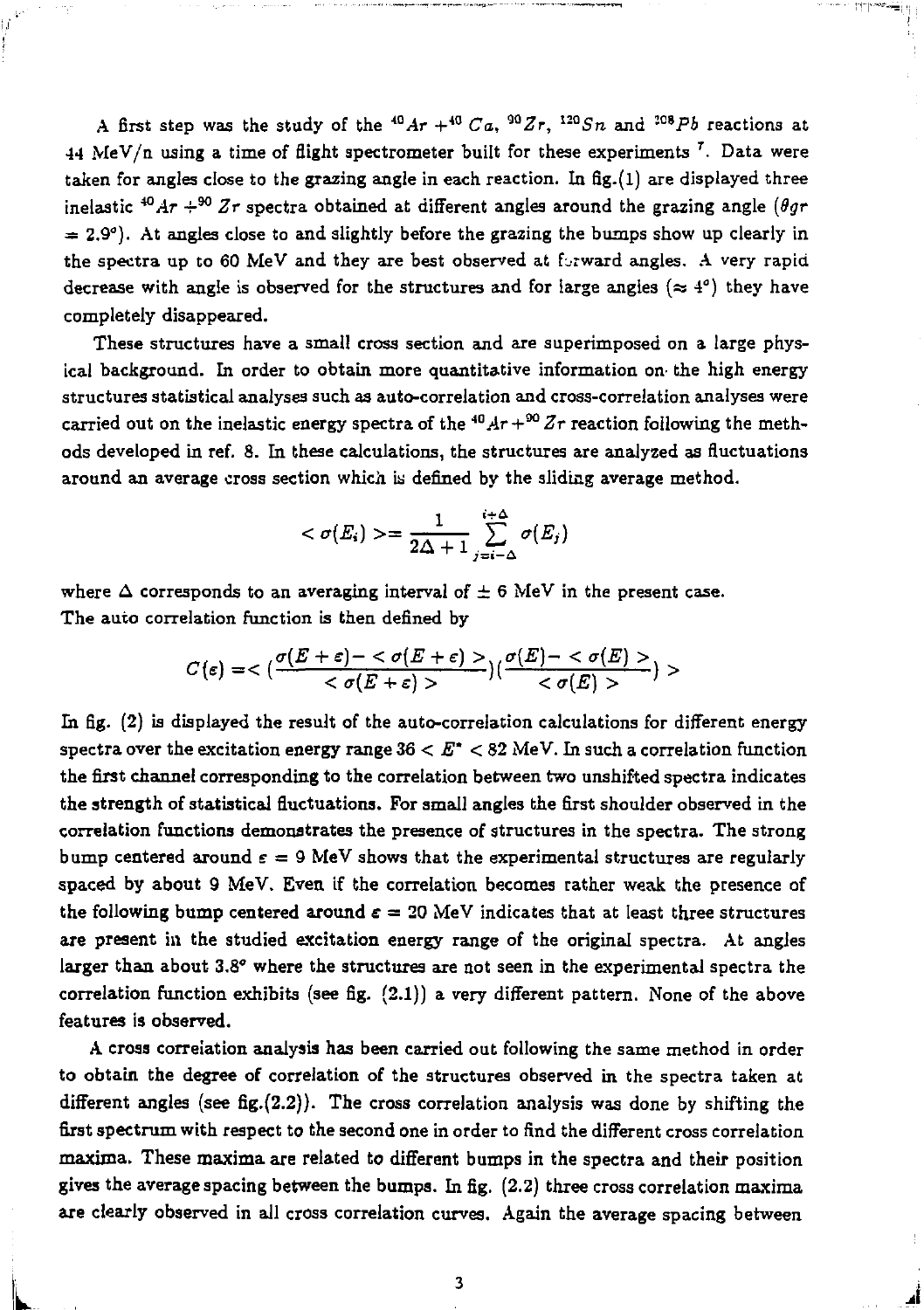

Fig. 2.1. Auto-correlation functions for two  $^{40}$ Ar +  $^{90}$ Zr inelastic spectra and for a random fluctuation spectrum (see ref. 7) . Fig. 2.2. Cross-correlation functions for  $^{40}$ Ar +  $^{90}$ Zr inelastic spectra **a)** between  $\theta_{Lab} = 2.7^{\circ}$  and  $\theta_{Lab} = 2.8^{\circ}$  b) between  $\theta_{Lab} = 2.8^{\circ}$  and  $\theta_{Lab} = 3.2^{\circ}$ c) between two random fluctuation spectra (see ref. 7).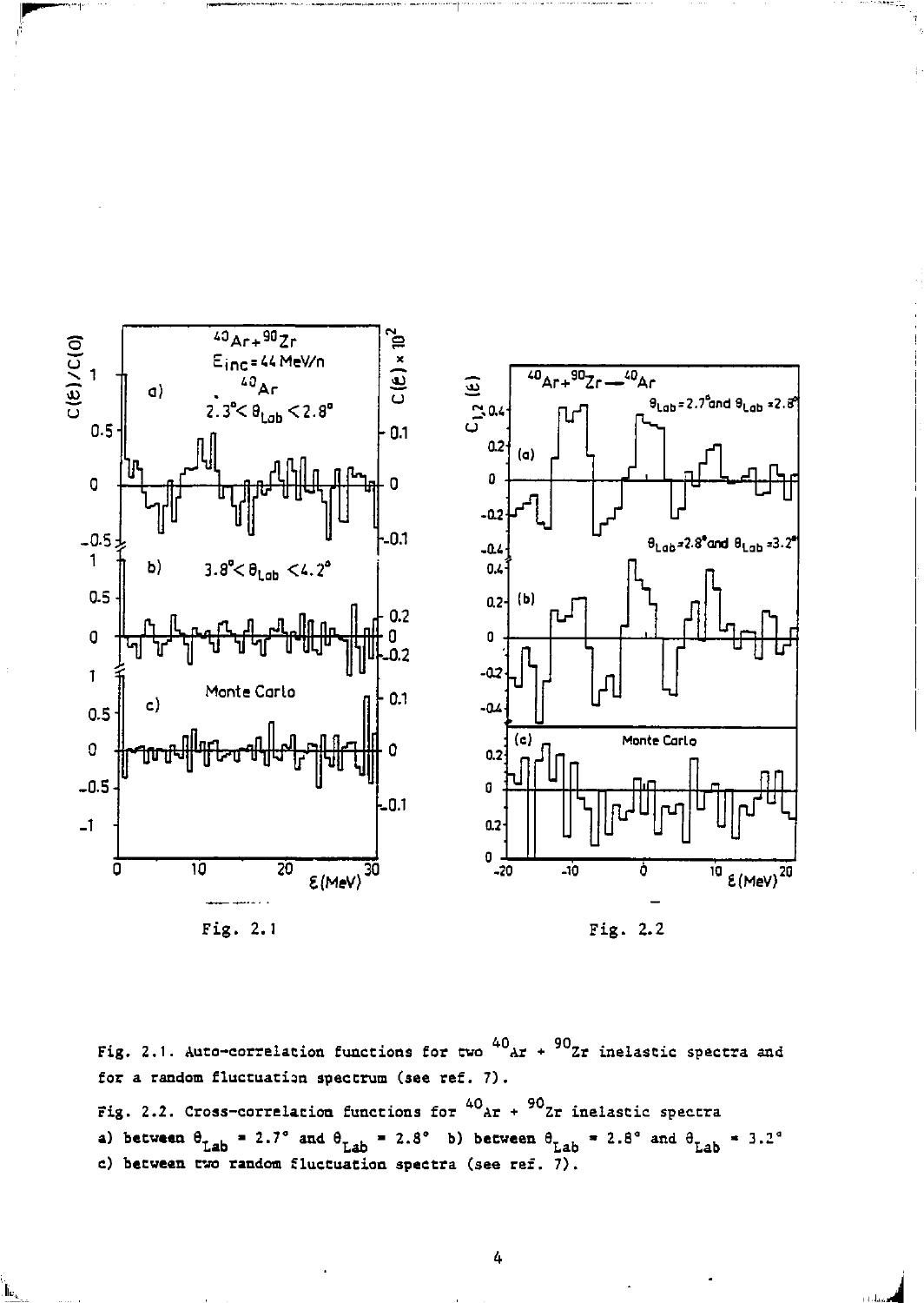these maxima is around 10 MeV which is in agreement with the auto-correlation analysis. Moreover the fact that the cross correlation functions exhibit a maximum for  $\varepsilon = 0$ indicates that the structures lie at the same excitation energies, at all angles where they are observed.

In conclusion, these analyses quantitatively confirm the existence of physical structures regularly spaced in the excitation energy range of 36 to 82 MeV. As mentioned before, to understand the mechanism of excitation of these physical structures the knowledge of the evolution of the structures with incident energy and with target mass is primordial.

A first attempt consisted in the study of the influence of the target. The inelastic scattering of 44 MeV/n <sup>40</sup> Ar from <sup>40</sup> Ca, <sup>90</sup> Zr, <sup>120</sup> Sn and <sup>208</sup> Pb targets has been investigated and the resulting spectra are displayed in  $fig.(3)$ . Structures are observed in the high excitation energy region in all inelastic channels. These structures are not found at the same excitation energies in the four spectra. The structures seem to be a general property of nuclei and clearly evolve as a function of the target mass. This point will be developed later.



Fig. 3. Inelastic <sup>40</sup>Ar spectra from  $90$ Zr and  $40$ Ca oresented in linear scale with 1MeV/channel binning. (for more details see ref. 7)



Fig. 4. Inelastic  $^{40}$ Ar +  $^{90}$ Zr spectra measured a) at 44 MeV/ $(n - b)$  at 33 MeV/ $n$ . Spectrum c) illustrates the effects of the different backgrounds (see ref. 7).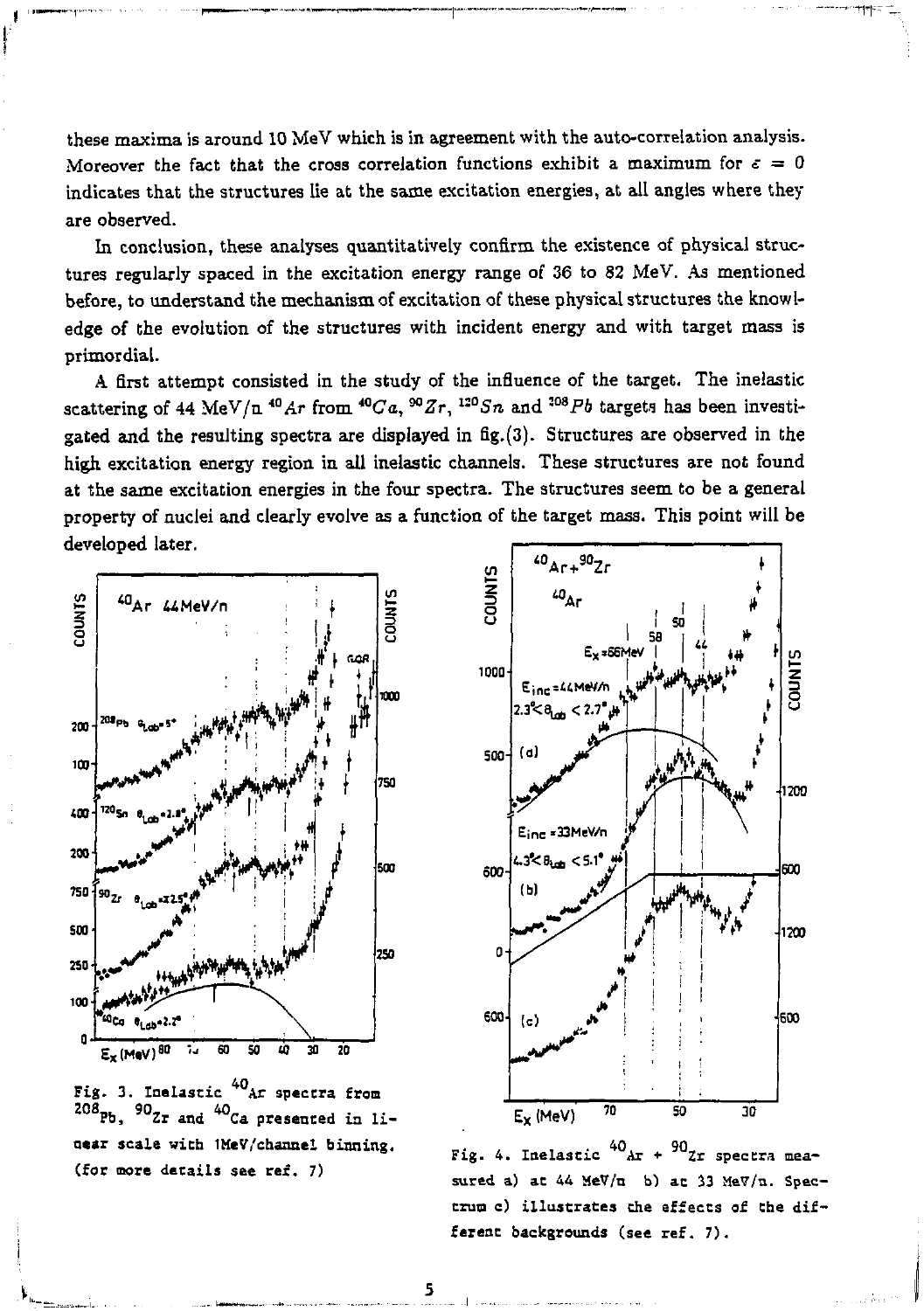In these experiments performed with the time of flight system, the influence of the incident energy has also been investigated by studying the <sup>40</sup>*Ar* +<sup>90</sup>  $Zr$  reaction at 33 MeV/n. The comparison of the inelastic channels obtained in the  $Ar + Zr$  reactions at 44 MeV and 33 MeV/n is given in fig.  $(4)$ . At least the bumps at 43, 50 and 58 MeV ( $\pm 2$  MeV) are clearly observed in both spectra while the bump at 66 MeV is less visible in the 33 MeV/n spectrum. This can be an effect due to the rapid fall off of the background in that region (see réf. T). Thus, for the bumps up to 58 MeV this result is a strong element in favour of a target excitation. But it is well known that three body processes can contribute strongly to the cross section of the studied spectra and consequently before drawing any conclusion a careful study of these processes is necessary.

### 4. PICK-UP BREAK-UP PROCESS

In this process the projectile picks up one or more nucléons from the target and subsequently decays in flight by the emission of one or several light particles. For example the inelastic spectrum of the  $^{40}Ar+^{90}Zr$  reaction will be contaminated by the following two step processes :

$$
{}^{40}Ar + {}^{90}Zr \rightarrow {}^{41}Ar + {}^{49}Zr
$$
  

$$
{}^{40}Ar + {}^{90}Zr \rightarrow {}^{41}K^* + {}^{89}Y
$$
  

$$
{}^{1}
$$
  

$$
{}^{40}Ar + p \text{ etc...}
$$

It is very instructive to calculate <sup>9</sup> by simple kinematical considerations the apparent excitation energy and the kinematical broadening of the bump generated by such a process and to study its dependence on incident energy and on target and projectile masses. This calculation can be done by comparing the two following reactions :

$$
1+2 \rightarrow 3'+4'
$$
  
and 
$$
1+2 \rightarrow 3+4
$$
  

$$
\downarrow \longrightarrow 3'+5
$$

As in heavy ion reactions  $M_5 \ll M_4$  and  $M_5 \ll M_3$  the apparent excitation energy and the width of the pick-up break-up component contributing to the inelastic spectrum can be written :

$$
E_{ap}^* \simeq \frac{M_5}{M_3} E_{lab} + S_5(4') + \langle \tilde{E}_5 \rangle + E_T^*
$$
  

$$
\Gamma \simeq 4\sqrt{\langle \tilde{E}_5 \rangle M_5 \frac{E_{lab}}{M_3}}
$$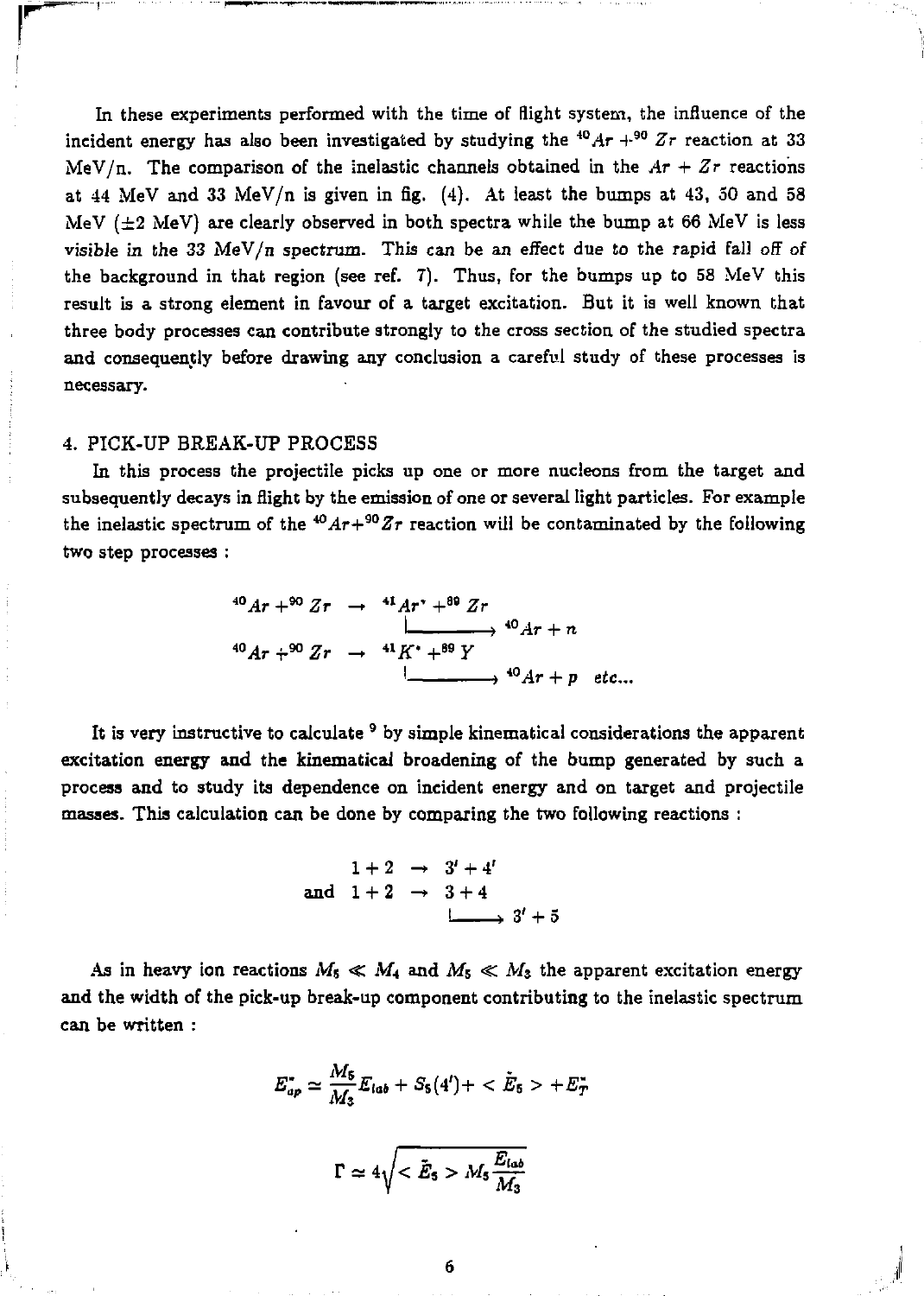where  $\langle E_5 \rangle$  is the average kinetic energy of the emitted light particle in the frame of the projectile-like fragment,  $S_5(4')$  is the separation energy of the light particle in the target and  $E_T^*$  is the excitation energy of the target-like nucleus.

From these formulae we can deduce that  $E_{ap}^*$  depends very little on the nature of the target. Thus for a given projectile at a given incident energy, the pick-up break-up contribution is nearly the same for reactions on different targets. The most important term in these formulae is the one proportional to  $E_{lab}/M_3$  which implies that  $E^*_{ap}$  and  $\Gamma$ depend strongly on the beam energy per nucleon. Thus a variation of the bombarding energy can provide an unambiguous discrimination between target excitation and decay products of excited projectile fragments. This is an important point for the following.

In order to describe in detail the energy spectra of the various transfer evaporation channels a Monte Carlo calculation has been performed <sup>9</sup> for the studied reactions using the code LILITA <sup>10</sup> which assumes a purely statistical decay process in the framework of the Hauser Feschbach theory where the light particles are emitted isotropically in the cm of the fully accelerated fragment. As the first step of the reaction is not known, this calculation necessitates several assumptions which are discussed in detail in ref 9. Fig. (5) displays the inelastic  $^{40}Ar + ^{90}Zr$ spectrum compared to the result from the LILITA calculation. In this calculation all the evaporation channels have been taken into account. The resulting curve is normalized to the experimental spectrum in order



**5. Comparison of the inelastic 90, njr + Zr spectrum vxth the pick-up 40. break-up calculation described in text.** 

to indicate the maximum contribution consistent with the data. From this comparison, one can conclude that :

i) the widths of the calculated contributions are much larger than the ones of the observed structures and thus this process contributes only to the background of the spectra

ii) the evaporation channels of more than one nucleon contribute to a region where the experimental cross section is very small and where no structures are observed.

Before going into the details of the most recent results obtained at GANIL, let me present and discuss results from other laboratories using "light" heavy ion beams.

5. EXPERIMENTAL RESULTS WITH "LIGHT" HEAVY ION PROJECTILES Recently several studies of inelastic scattering of light heavy ions at intermediate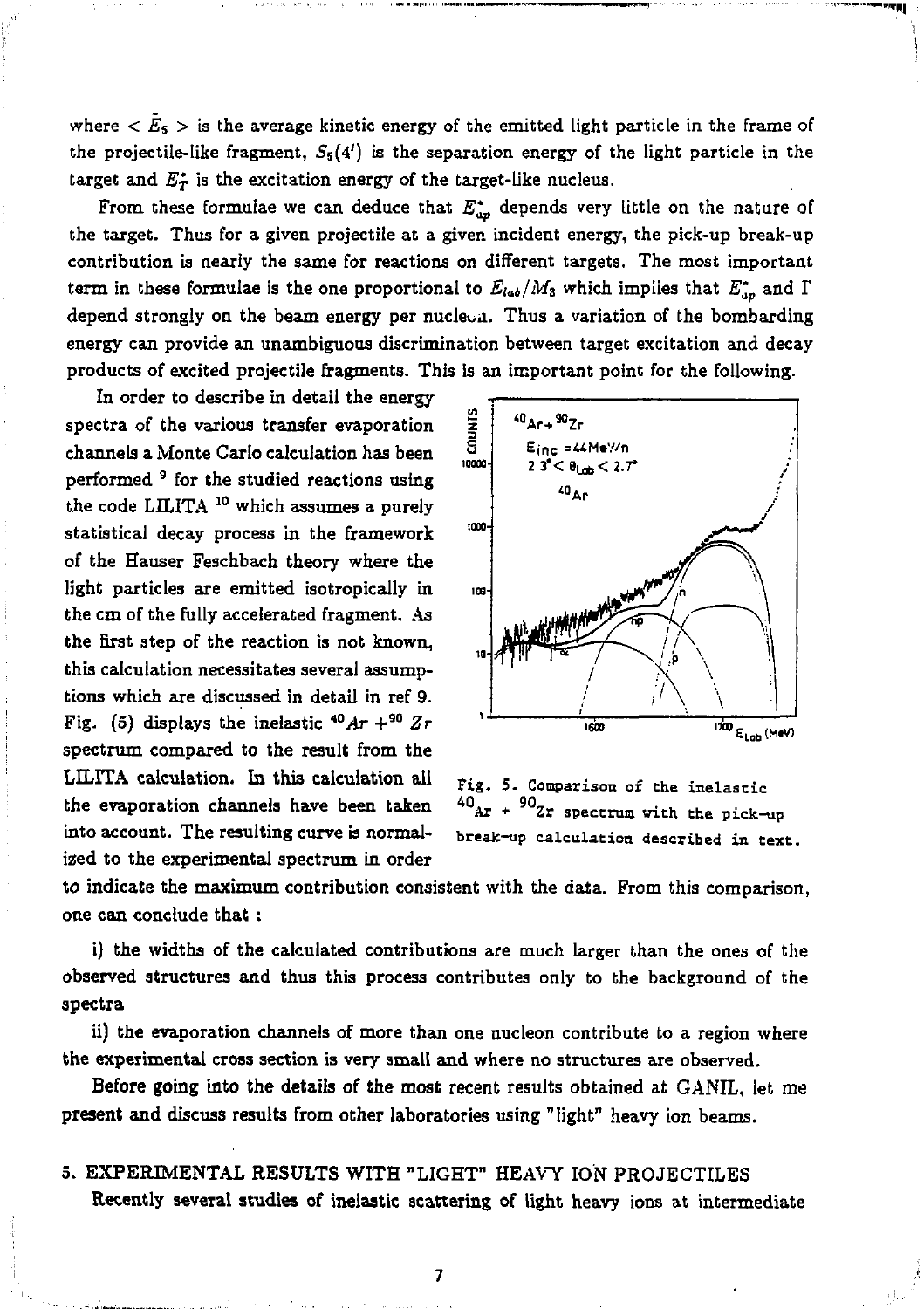energy have been performed. Two of them, the studies of the  $^{20}Ne + ^{208}Pb$  reaction  $^1$ at 30 MeV/n and of <sup>17</sup>O +<sup>208</sup> Pb at 22 MeV/n <sup>12</sup> concluded to the absence of physical structures in the high excitation energy region. However these conclusions must be taken with caution since in both experiments several structures were observed but attributed to defects in the detection systems and moreover a very recent study<sup>13</sup> of <sup>20</sup>*Ne* inelastic scattering on  *20iPb* has demonstrated that the conclusions of ref. 11 were incorrect and that physical bumps are present in the  ${}^{20}Ne + {}^{208}Pb$  spectra at 30 MeV/n.

Let me now present and discuss the two recent experiments  $^{16}O+^{208}Pb$  performed at  $22$  and  $25$  MeV/n (Oak Ridge) <sup>14</sup> and  ${}^{20}Ne+{}^{208}Pb,{}^{90}Zr$  at  $25$  and 30 MeV/n (MSU)  ${}^{13}$ .

5.1. The  $^{16}O + {^{208}Pb}$  experiment<sup>1</sup>

This reaction was studied at two slightly different incident energies. In fig. 6 are displayed the two inelastic channels from this reaction at 22 and 25 MeV/n. Together with the G.Q.R. and two peaks at 13.6 and 17 MeV two bumps are observed at approximately 25 and 40 MeV excitation energies. These two bumps have a cross section only a factor  $\sim$ 2 smaller than the GQR and between the two experiments their excitation energies are shifted by  $\sim 2.5$  MeV. Clearly these structures cannot be identified with high excitation energy states of the target nucleus since the observed shift follows the kinematical evolution predicted for a pickup break-up reaction. Obviously the pickup break-up component calculated with LELITA as described in paragraph 4 cannot reproduced the two observed bumps. This point will be discussed in section 5.3.

5.2. The  ${}^{20}Ne + {}^{208}Pb, {}^{90}Zr$  experiment<sup>13</sup> <sup>rily normalized to the data (see text).</sup>



*%.<sup>a</sup>* Fig. ô. Inelastic spectra from *\*n*  reaction from ref. 14. The solid line represents the calculation of the double humped pick-up break-up component arbitra-

The inelastic scattering of <sup>20</sup>Ne on<sup>80</sup>Zr and <sup>208</sup>Pb has been studied at 500 and 600 MeV incident energies. High statistics spectra were measured at the grazing angle using a magnetic spectrograph. In fig. (7) are displayed the inelastic spectra obtained in these reactions. In the case of the *Pb* target, structures are clearly observed in the inelastic spectra at the two incident energies but they appear at different excitation energies. A cross correlation analysis of these data was carried out for both studied systems. In the case of the  $Ne + Pb$  system, the cross correlation function is strongly negative for unshifted spectra, indicating that the structures observed at 600 MeV and 500 MeV incident energies are out of phase (see fig. 8). It takes its maximum when one of the spectra is shifted by about 5 MeV relative to the other. Again this corresponds exactly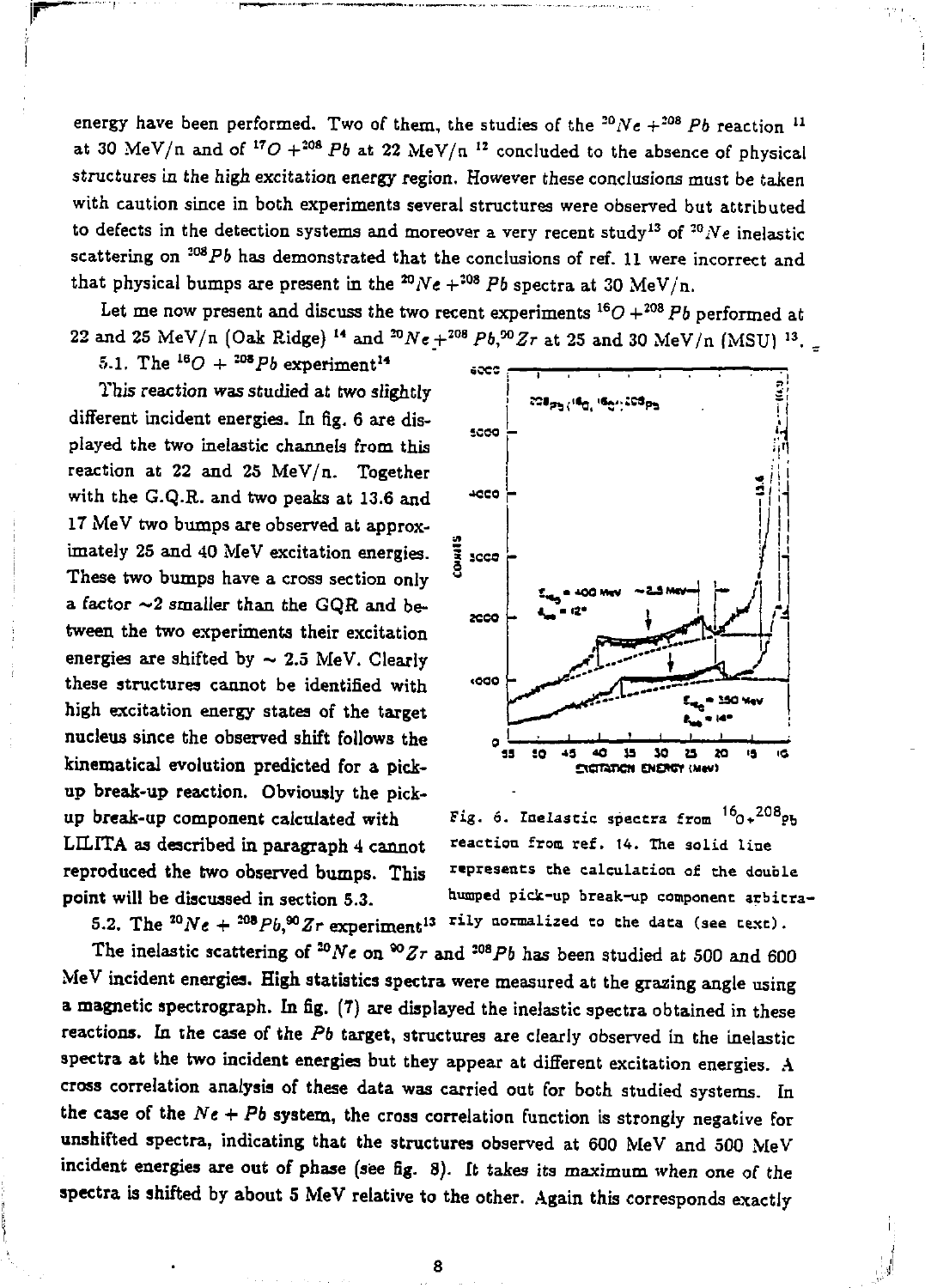

' Fig. 7. Inelastic scattering spectra at the grazing angle from the reactions  $20$ <sub>Ne</sub> +  $208$ <sub>Pb</sub> and  $20$ <sub>Ne</sub> +  $90$ <sub>Zr</sub> at 500 and 600 MeV incident energies (for more details see ref. 13).



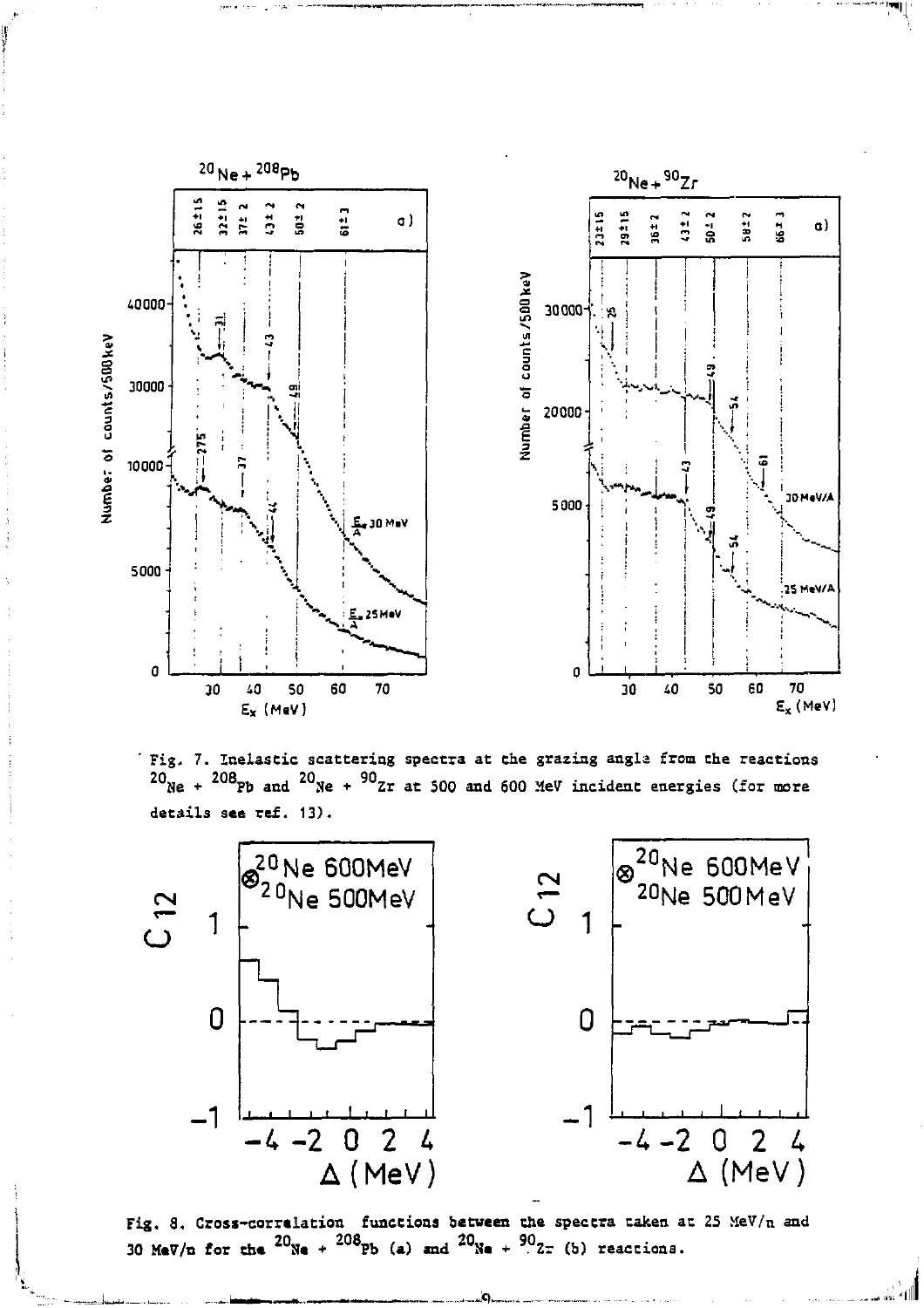to what is expected from a quasi projectile excitation. A different result is obtained for the  $^{20}Ne+^{90}Zr$  inelastic spectra. The correlation function is rather flat and close to zero for unshifted spectra (see fig. 8).

Let me now discuss these results in terms of pick-up break-up effects.

5.3. Discussion

In the pick-up break-up calculations discussed in the preceding paragraph, continuous excitation energy and spin distributions were postulated for the levels excited just above the emission threshold of the quasi projectile. If now we assume that due to momentum matching conditions a level just above the particle emission threshold is highly excited in the quasi-projectile giving rise to a strong angular momentum alignment the light particles will be emitted following a Legendre Polynomial  $P_{\ell m}$  (cos  $\theta$ ) distribution. A complete calculation <sup>9</sup> shows that the transfer evaporation contribution is then split into two peaks separated by the width *T.* This double humped contribution follows the same evolution with incident energy and target mass as described before for the flat pick-up break-up component.

In the case of the <sup>16</sup>O +<sup>208</sup> Pb reaction, if we assume that the  $\frac{3}{2}$ <sup>+</sup> L = 2 level at 5.08 MeV is strongly excited in  ${}^{17}O$  with an aligned angular momentum one can reproduce completely the data <sup>9</sup> (fig. (6)). As already observed in the  $^{16}O + ^{208}Pb$  experiment the shift between the two main bumps observed at 25 MeV/n and 30 MeV/n in the <sup>20</sup>*Ne*  $+^{208}$  *Pb* inelastic channel roughly corresponds to the difference between the two incident energies per nucléon. A complete pick-up break-up calculation shows that these peaks could correspond to the decay of an unbound state in  $^{21}Ne$  which emits a neutron of 0.4 MeV (see ref. 13).

One can notice that this phenomenon occurs for quasi projectiles such as *<sup>17</sup>0* and *<sup>11</sup> Ne* having a low level density above the emission threshold. In the case of heavy quasi projectiles such as <sup>41</sup>Ar discussed before, the neutron threshold is high and the level density above this threshold is very large. Consequently in that case the probability to excite preferentially discrete states in the region above the emission threshold is certainly small. But it is not straightforward to appraise the probability of the presence of this double humped structure. It has been shown that, whether double humped structures are present or not, the centroid and the width of the pick-up break-up contribution depend strongly on the beam energy per nucleon. Thus, a clean method to conclude between target excitation and pick-up break-up reactions is to study a given system at two different incident energies. Even in this case the change of matching conditions between two very different incident energies could modify the relative population of the quasi projectile states. Consequently a definite conclusion concerning such a mechanism requires a comparison of two experiments where the bombarding energy per nucléon is varied by approximately half of the mean interval between two observed bumps.

### 6. S.P.E.G EXPERIMENTS

In this paragraph, let me present very recent and preliminary data we have obtained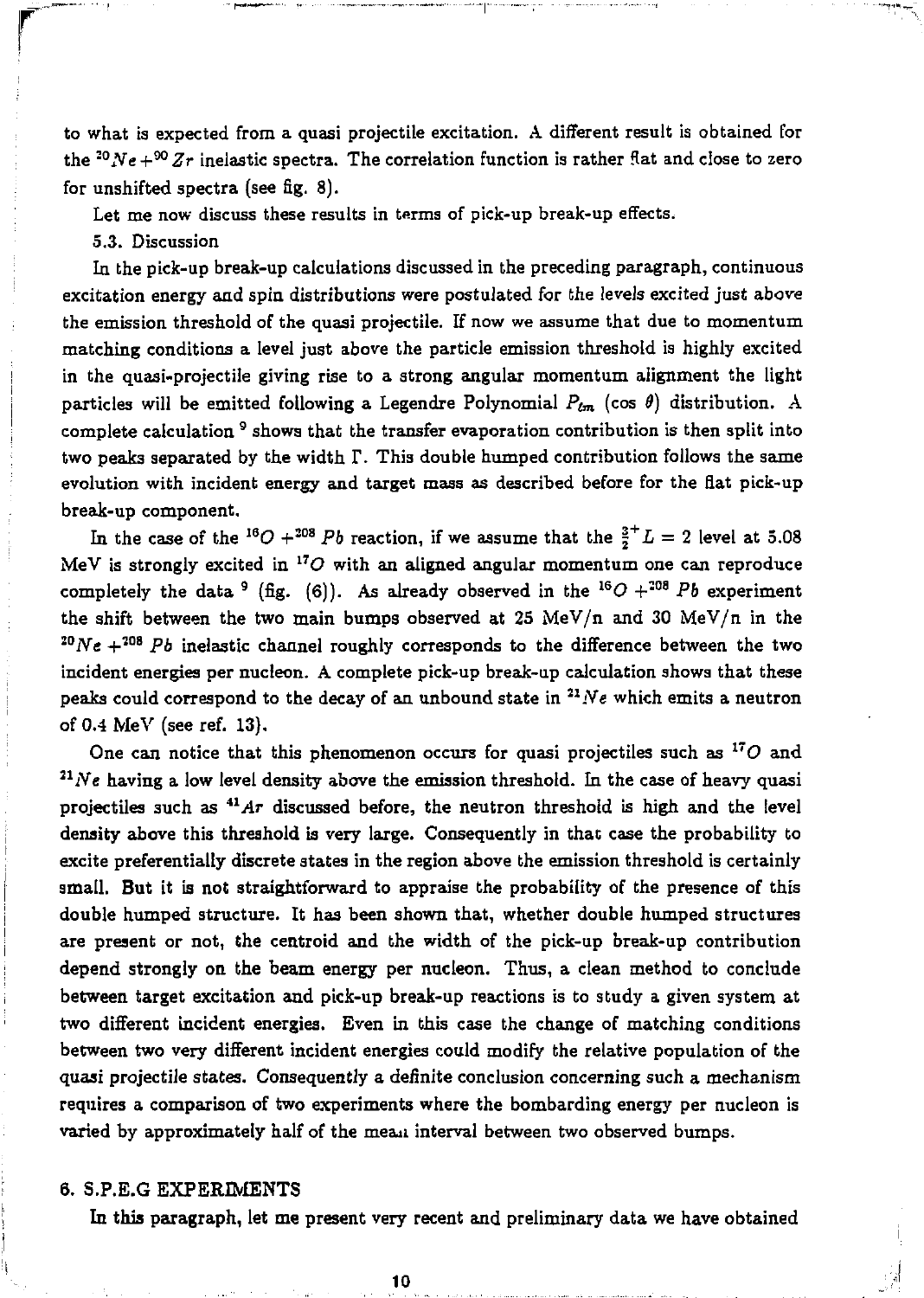at GANIL using the magnetic spectrograph SPEG. The aim of this experiment was to compare with high resolution and high statistics the inelastic scattering of  $^{40}Ar$  on  $^{90}Zr$ at 41 MeV/n and 44 MeV/n in order to distinguish between excitations of the projectile and the target fragments. The momentum range of the spectrograph is sufficiently large so that the entire excitation energy range of interest  $(\approx 100 \text{ MeV})$  could be covered at one magnetic field setting. The total aperture of the spectrograph is 4°. The emitted fragments were detected by the standard focal plane detection system consisting of two drift chambers for position measurements and two multi-anode ionisation chambers for particle identification. A time of flight measurement was taken between a large area parallel plate counter and the cyclotron R.F. An unambiguous mass, atomic and nuclear charge identification of the fragments in the vicinity of *<sup>40</sup>Ar* was obtained.

The first remarkable result of this experiment is the large peak to continuum ratio



Fig. 9. Low excitation energy region  $(0 < E$  < 20 MeV) of the inelastically scattered <sup>40</sup>Ar spectrum from <sup>90</sup>Zr taken at the grazing angle.



 $^{40}$  Ar +  $^{90}$  Zr spectra Fig. 10. Inelastic measured a. 41 MeV/n and 44 MeV/n wich SPEG.with two different representations (see text). The arrows indicate che positions of che bumps observed in the time of flight measurement at 44 MeV/n for the same system.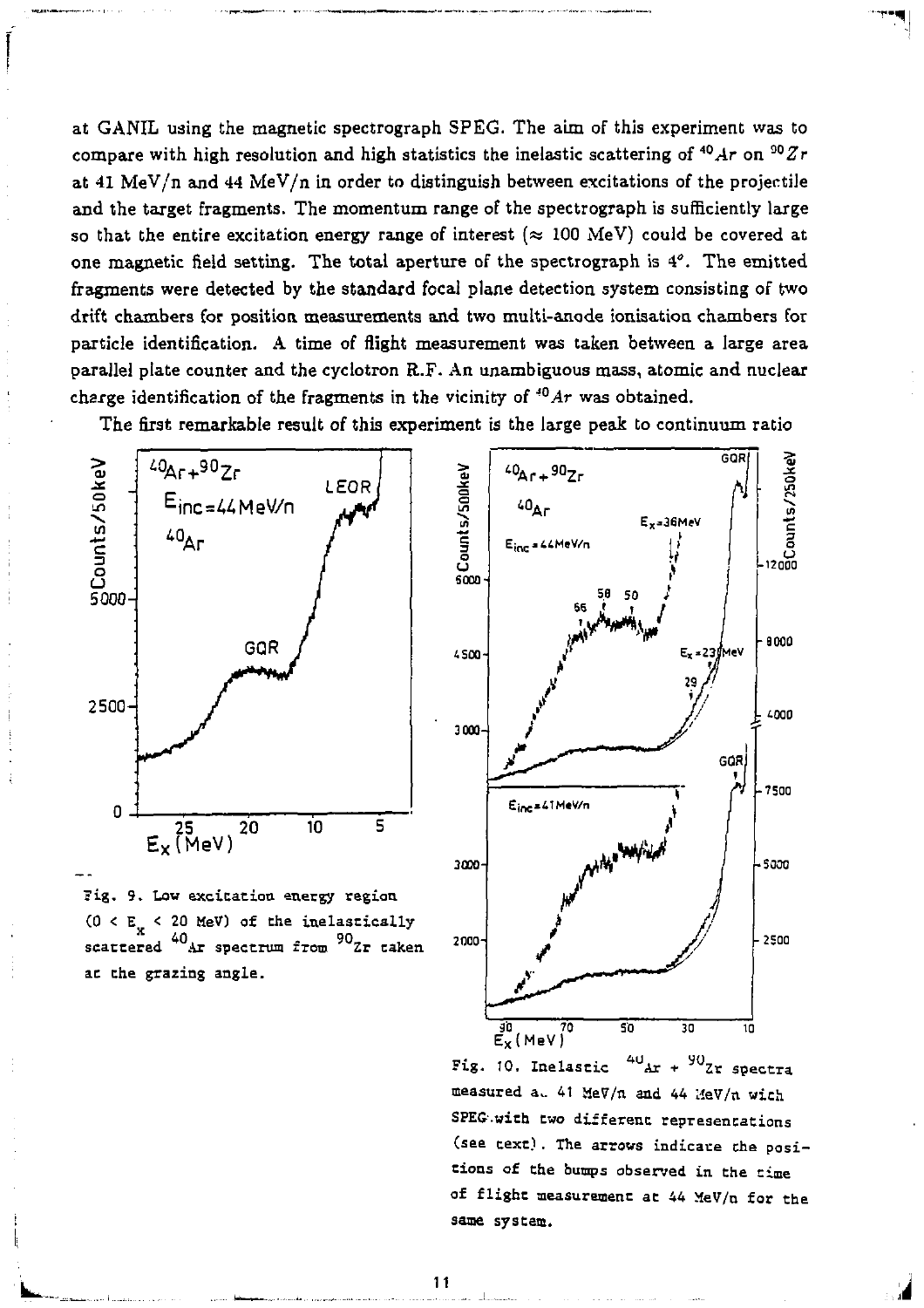observed for the giant quadrupole resonance which is considerably enhanced at the studied energy compared to heavy ion experiments at lower incident energy (see fig. 9). In fig. (10) are displayed the two inelastic spectra at  $44$  MeV/n and  $41$  MeV/n incident energies, both with two different energy burnings : 250 keV/channel and 500 keV/channel in order to observe more clearly the broad structures at high excitation energy. At first glance the spectra at both incident energies are very similar and exhibit structures up to  $\sim$  60 MeV excitation energy.

In order to insure that these small cross section fluctuations are not due to differential non linearities of the position sensitive drift chambers measurements were performed with three different settings of the magnetic field of the spectrograph at both incident energies. To check the consistency of the excitation energy spectra at different  $(B\rho)$  cross



Fig. 11. Cross-correlacion functions between spectra taken at two different settings of the magnetic field : on the left at 44 HeV/n, on the right at 41 MeV/n. The errors bars are calculated following ref. 8.

correlation analyses were carried out and are displayed in fig. (11). The fact that the cross correlation functions show a maximum for  $|\epsilon| < 1$  MeV clearly demonstrates that the main oscillations observed in the spectra have a physical origin. The uncertainty of the energy calibration is estimated to be less than 1 MeV.

Now, we shall compare the two inelastic spectra obtained at  $44$  MeV/n and  $41$  MeV/n (fig. (12)). These spectra are preliminary and the full statistics have not yet been analysed. Nevertheless the result is clear : the bumps are not shifted and show up at the same position in both spectra. In the upper part of fig. (12), these two spectra are summed for a same number of counts and in the resulting spectrum the three observed bumps remain. Moreover a cross correlation analysis between the two spectra taken at 44 MeV/n and 41 MeV/n has been carried out. As one can see in fig.  $(13)$  a strong maximum is observed for the unshifted spectra ( $\varepsilon = 0$ ) showing that the structures are in phase at both incident energies.

A supplementary test to show the accuracy of this result is given by the comparison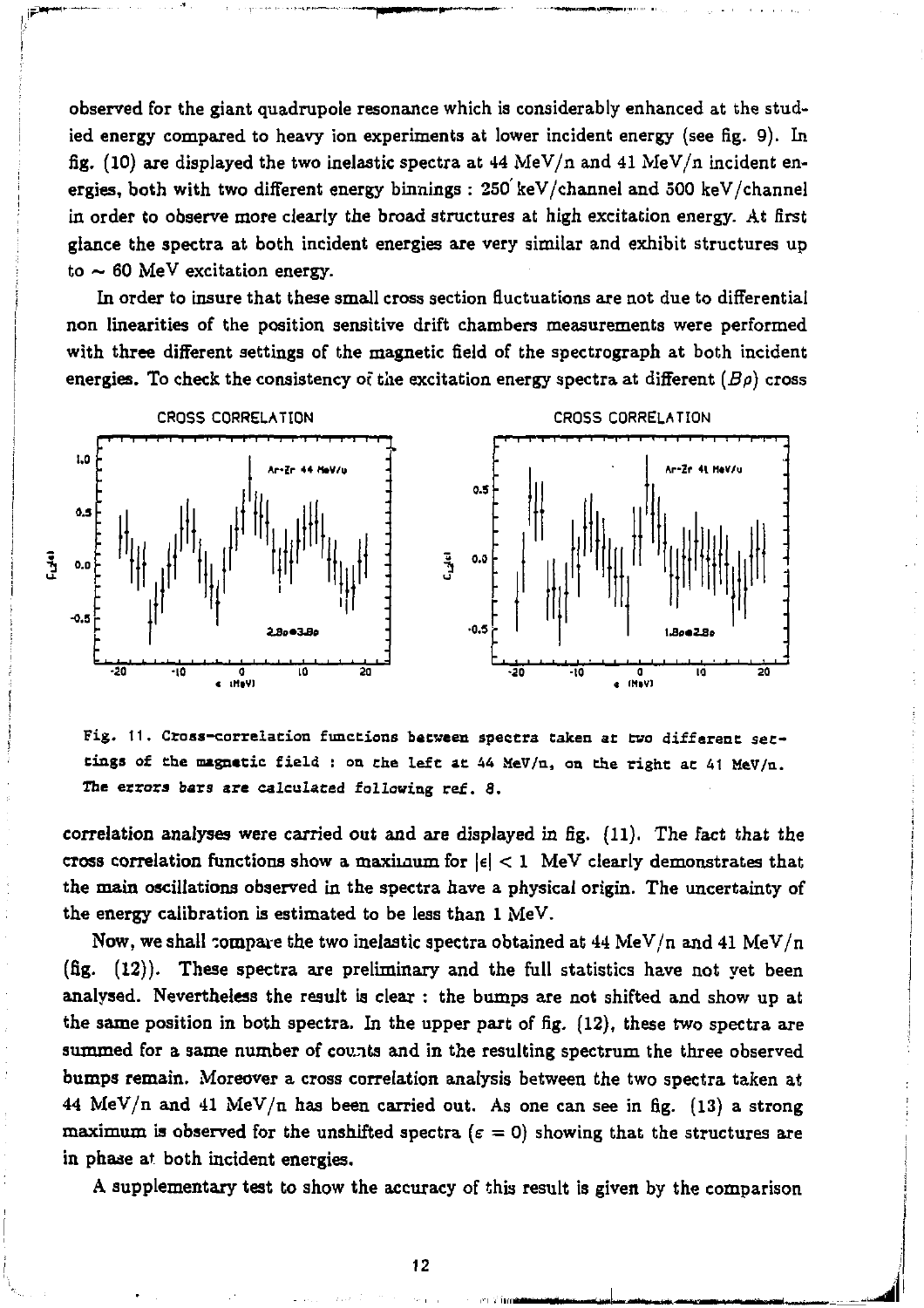

Fig. 12. Lower part : comparison between the inelastic spectra from the  $^{40}$ Ar +  $^{90}$ Zr reaction measured at 44 MeV/n and 41 MeV/n. Upper part : sum of a 41 MeV/u and 44 MeV/u spectrum having both approximately the same number of counts.



Fig. 13. Cross-correlation function between the two spectra of the lower part of fig. 12.



Fig. 14. a) target excitation case : same as upper part of fig. 12 with a different energy binning b) quasi-projectile case  $(see text).$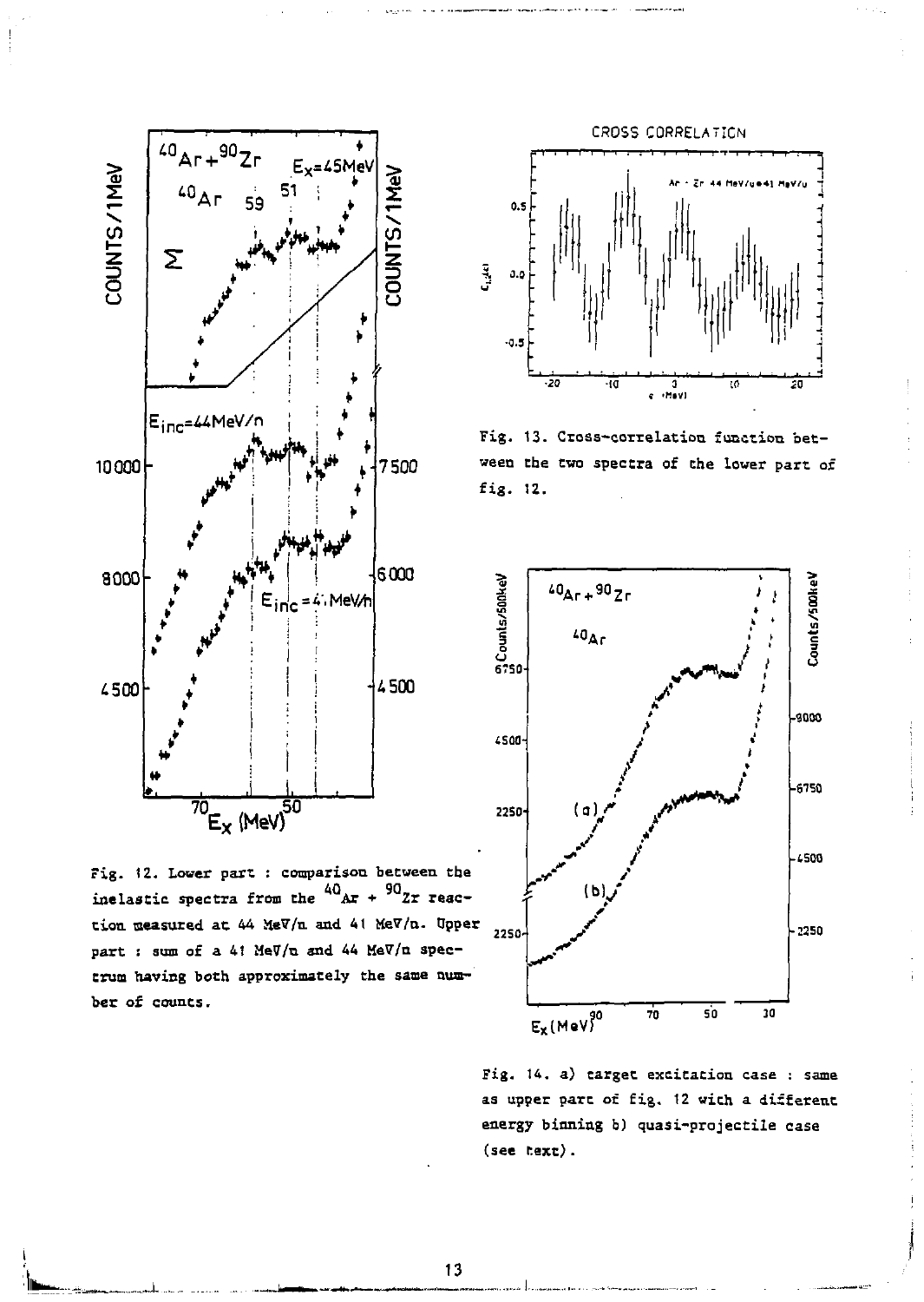of the two spectra displayed in fig. 14. Spectrum a) is obtained by summing the spectra at 44 and 41 MeV/nucleon for a same number of counts. The bumps observed in these two spectra are clearly visible in the sum spectrum a) which is expected if they are due to target excitation. On the other hand structures produced by pick-up break-up reactions are expected to shift by 3 MeV between 44 and 41 MeV/n (see paragraph 4). To investigate this last hypothesis, spectrum b) presents the sum of the  $44 \text{ MeV}/n$  data and the 41 MeV/n spectrum shifted upwards in excitation energy by 3 MeV. Within the statistical error bars spectrum  $b$ ) is flat showing that the contribution to the structures of double humped pick-up break-up components, if it exists at all, is very weak. Moreover the structureless spectrum obtained in this case shows that the  $3$  MeV/n energy shift between the two incident energies provides a meaningful test to conclude between target excitations and three body reactions.



In fig. (15) are displayed the four inclustic spectra obtained in the  $Ar + Zr$  reaction



Þ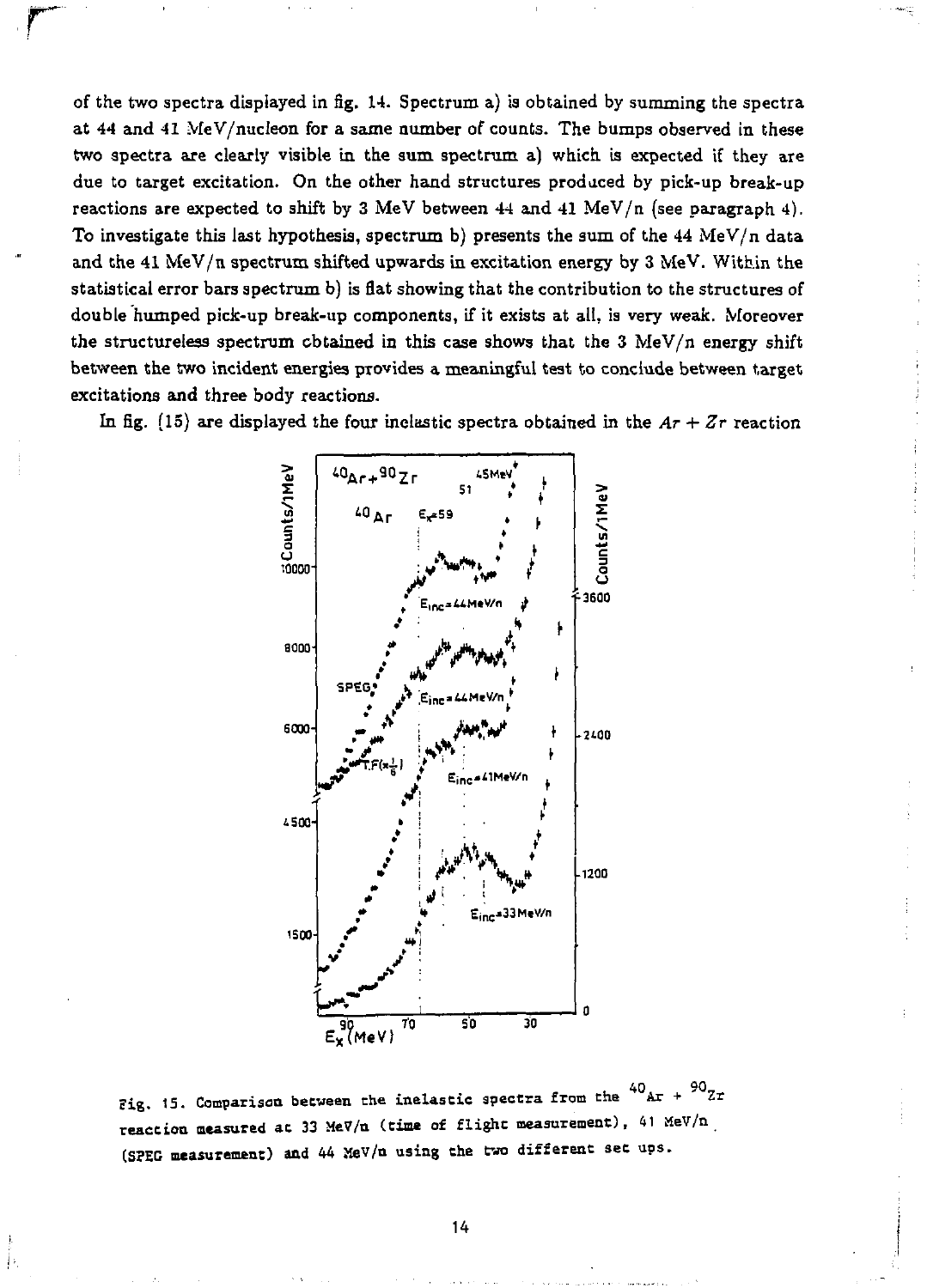at 33 MeV/n, 41 MeV/n and 44 MeV/n with two different set ups - the time of flight (TF) discussed previously and SPEG. Clearly the bumps show up at the same position at the three different incident energies. One can notice that the two spectra obtained with TF and SPEG are identical and differ only by the number of counts which is a factor 6 larger in the SPEG experiment.

### 7. DISCUSSION

If we recapitulate now all the data obtained with the  *i0Ar* beam at GANIL it has been shown that i) in the case of the *Zr* target the positions of all the structures are confirmed with high statistics in the SPEG experiment. This gives confidence in the time of flight measurements presented before ii) the results obtained at 33 MeV/n, 41 MeV/n and 44 MeV/n for the  $Ar + Zr$  reaction point to an interpretation of the structures in terms of target excitation iii) a clear evolution of the structures with target mass is observed.

Thus, from the time of flight data we have tried to extract the different positions of these bumps in the four studied systems. Different methods have been used (see ref. 7) consisting in different background subtractions and a double Fourier transform analysis. A compilation of these results taking into account all the measured angles is shown in fig. (16). The error bars reflect the dispersion on the excitation energies given by the different



Fig. 16. Excitation energies of the structures observed in the inelastic channels of the four reactions  $(^{40}$ Ar +  $^{40}$ Ca,  $^{90}$ Zr,  $^{120}$ Sn,  $^{208}$ Pb) plotted as a function of target mass A **•1/3** Tentative interpretations of the different states are given.

analyses and the uncertainties due to statistical fluctuations and energy calibrations. An attempt was made to reproduce the positions of the structures with different laws of the type  $E_x \alpha A^P$  but the only consistent representation of the data is given by  $A^{-1/3}$  laws as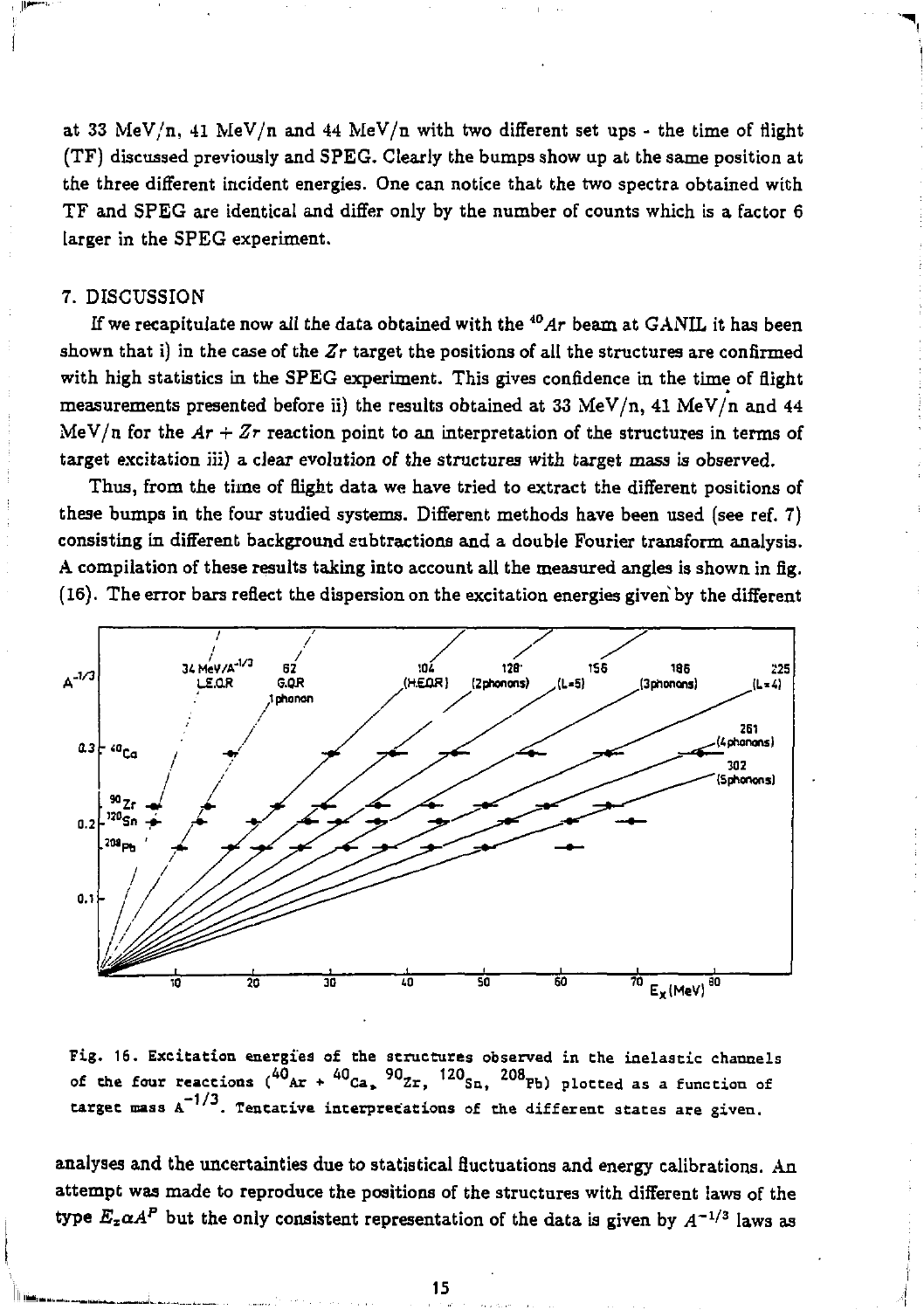presented in fig. (16). In such a representation, the points can be joined with surprising consistency by straight lines passing through 4 data points and the origin. The slopes of these lines in units of  $MeV/A^{-1/3}$  are also indicated. The second slope corresponds to the well known G.Q.R. The first and the third ones can be tentatively associated with the low excitation and the high excitation octupole resonances (LEOR and HEOR). The others are not known and we can try to conjecture what might be the nature of these excitations.

To understand the origin of these bumps a large amount of theoretical work has been carried out during these last years  $^7$ . Up to now the most consistent representation of the data is given by the multiphonon calculation <sup>6,15</sup> where one supposes the excitation of multiphonon states built with the giant quadrupole resonance. This implies that the multiphonon energies are multiples of the  $G.Q.R.$  energy. As one can see in fig.  $(16)$ the 128, 186 and 261 MeV/ $A^{-1/3}$  slopes are in surprisingly good agreement with such a picture corresponding respectively to what is predicted for 2, 3 and 4 phonons but all the data cannot be completely interpreted by this model and the nature of these structures remains an open question.

#### 8. CONCLUSION

**r** 

From the presented work, we have learned that projectile effects can be very important in some heavy ion collisions using "light" heavy ion projectiles leading to a highly excited double humped structure in the inelastic spectra. Consequently, if small target excitations are present in the spectrum this effect will not allow to observe them. With a heavy projectile such as *\*°Ar,* it has been shown that structures are observed in all studied target nuclei and these data are consistent with an excitation of the target. Light particle-heavy fragment coincidence experiments should now provide a unique toot to disentangle the contributions of projectile and target excitations in heavy ion inelastic spectra and will allow a further step towards the understanding of these complex reaction mechanisms.

Acknowledgements : I wish to acknowledge my colleagues D. Beai mel, Y. Blumenfeld, Ph. Chomaz, J.P. Garron, J.C. Roynette, T. Suomijârvi, J. Barrette, B. Berthier, B. Fernandez, J. Gastebois and W. Mittig for many fruitful discussions and for allowing me to present our unpublished results. Special thanks are due to Y. Blumenfeld for a careful reading of the manuscript. I acknowledge D. Grialou for the elaboration of the manuscript.

#### References

1) N. Frascaria, C. Stéphan, P. Colombani, J.P. Garron, J.C. Jacmart, M. Riou, L.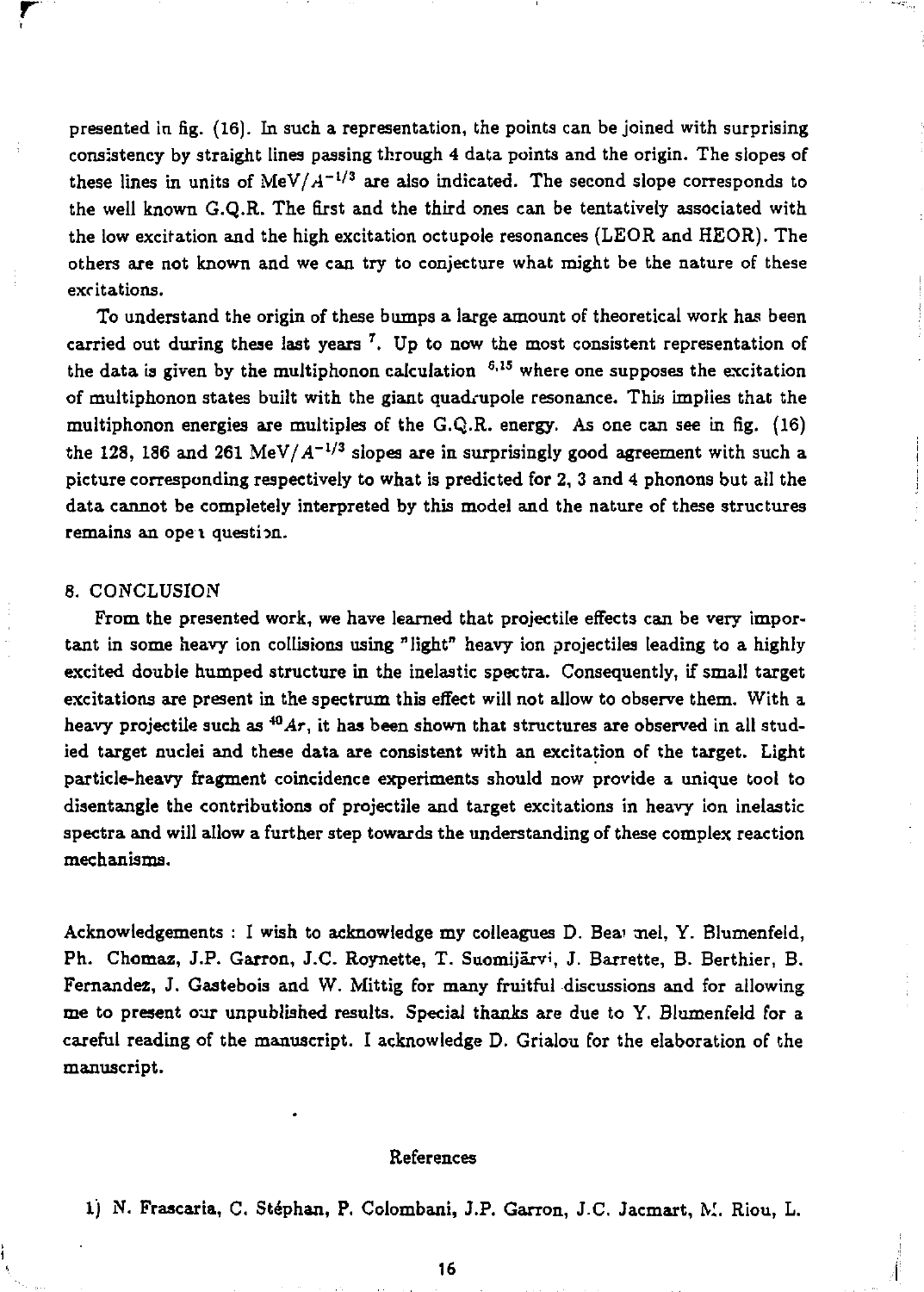Tassan-Got, Phys. Rev. Lett. 39(1977)918

- 2) N. Frascaria, P. Colombani, A. Gamp, J.P. Garron, M. Riou, J.C. Roynette, C. Stéphan, A. Ameaume, C. Bizard, M. Louvel, Z. Phys. A294 (1980) 167 N. Frascaria, Proceedings of the Int. Conf. on Nucl. Phys. (Trieste), Nucl. Phys. C.H. Dasso, R.A. Brogiia, A. Winther EDS North Holland, Amsterdam (1982) 617
- 3) A.C. Mignerey, K.L. Wolf, M. Breuer, B.G. Glagola, V.E. Viola, J.B. Birkelund, D. Hilscher, J.R. Huizenga, W.V. Shroeder, W.W. Wilcke, Proc. of the Int. Conf. on Nucl. Phys., Berkeley, California (1980)
- 4) S. Pontoppidan, P.R. Christensen, D. Hansen, F. Videback, H.C. Britt, B.H. Erkkiza, Y. Patin, R.H. Stokes, M.P. Webb, R.L. Ferguson, E. Plasil, G.R. Young, Phys. Rev. C 28 (1983) 2299
- 5) Ph. Chomaz, N. Frascaria, Y. Blumenfeld, J.P. Garron, J.C. Jacmart, J.C. Roynette, W. Bonne, A. Gamp, W. von Oertzen, M. Buenerd, D. Lebrun and Ph. Martin, Z. Phys. A318 (1984) 41
- 6) Ph. Chomaz, Y. Blumenfeld, N. Frascaria, J.P. Garron, J.C. Jacmart, J.C. Roynette, W. Bonne, A. Gamp, W. von Oertzen, N.V. Giai and D. Vautherin Z. Phys. A 319 (1984) 167

Ph. Chomaz, thèse de 3ème cycle, JPNO Th 84-01

7) N. Frascaria, Y. Blumenfeld, Ph. Chomaz, J.P. Garron, J.C. Jacmart, J.C. Roynette, T. Suomijârvi and W. Mittig, Nucl. Phys. A474 (1987) 253 and references therein

8) P.J. Dallimore and I. Hall, Nucl. Phys. 88 (1966) 193

A. Richter, Nuciear Spectroscopy and reactions, Academic Press New York and London,1974

M.G. Kendall and A. Stuart, Advanced theory of statistics, vol. 3, London (1976) 3rd ed.

- 9) Y. Blumenfeld, J.C. Roynette, Ph. Chomaz, N. Frascaria, J.P. Garron and J.C. Jacmart, Nucl. Phys. A 445 (1985) 151
- 10) J. Gomez del Campo and R. Stokstad, Oak Ridge, National Laboratory, report ORNL TM 7295
- 11) M. Buenerd, J. Chauvin, G. Duhamel, J.Y. Hostachy, D. Lebrun, P. Martin, P.O. Pellegrin, G. Perrin and P. de Saintignon, Phy<sup>-</sup> tt. 167B (1986) 379
- 12) F.E. Bertrand, R.O. Sayer, R.L. Auble, M. Beckerman, J.L. Blankenship, B.L. Burks, M.A.G. Fernandes, C.W. Clover, E.E. Gross, D.J. Horen, J. Gomez del Campo, D. Shapira and H.P. Morsch, Phys. Rev. C35 (1987) 111